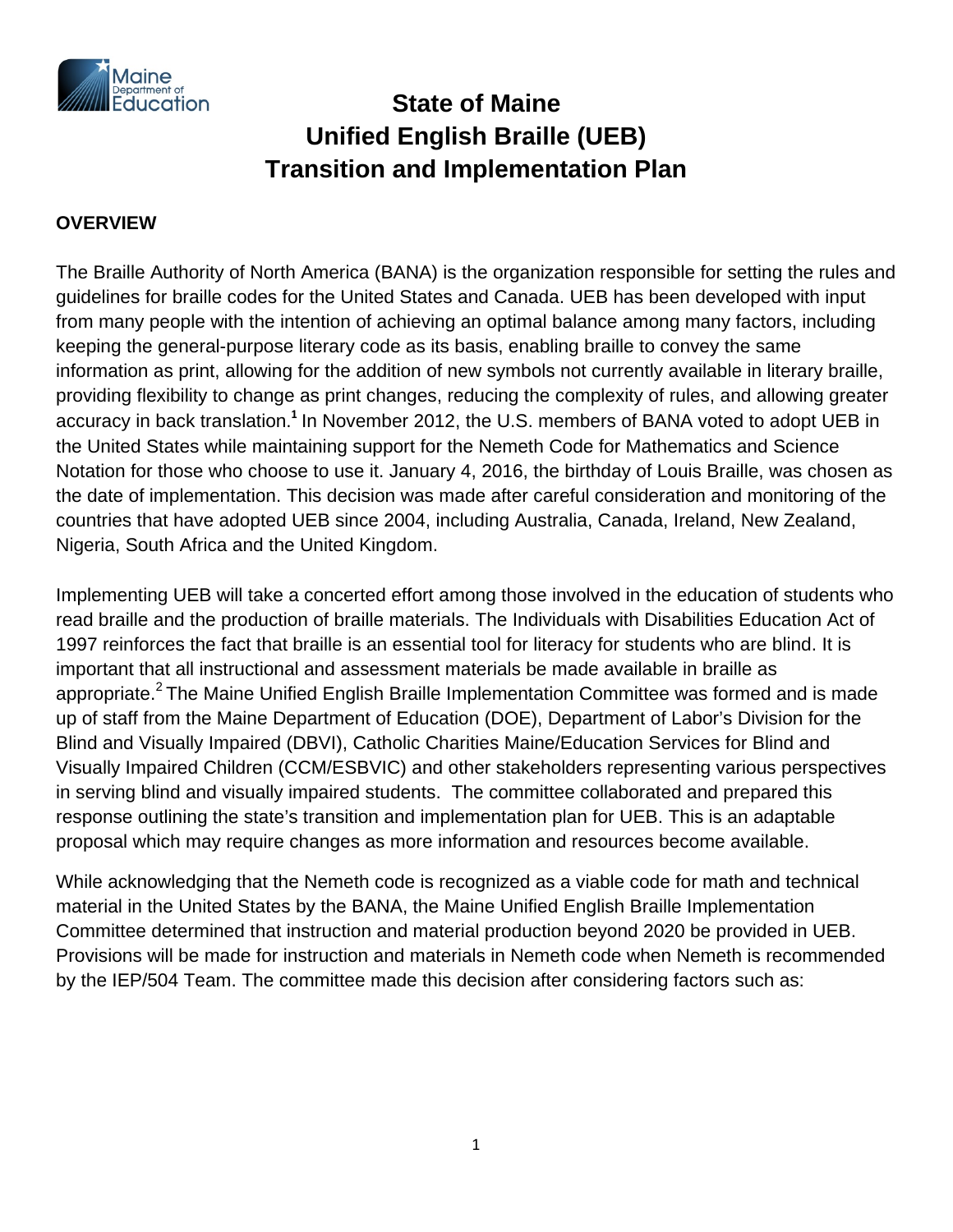- The ease of switching between technical and non-technical materials;
- The support of forward and backward translation with electronic devices;
- That UEB aligns with instruction supporting all learners, including those with multiple challenges.

The committee understands that there will be challenges around the fact that this decision is made on a state by state basis, and not all states will make the same choice. This will most likely cause issues with availability and cost of materials in the desired code, no matter which choice each state makes. We have determined that UEB is the best choice for Maine.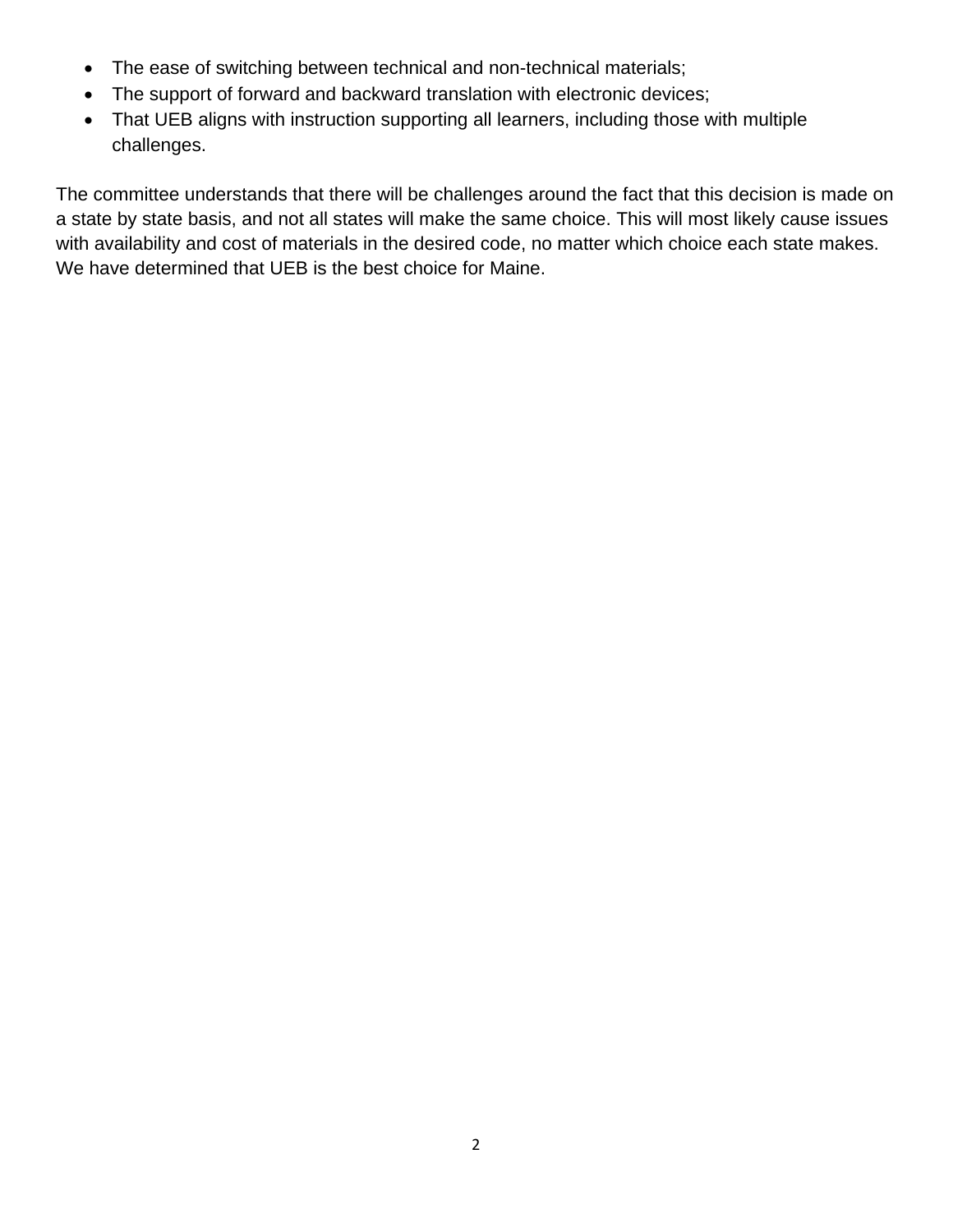### **MAINE IMPLEMENTATION TIMELINE**

### **November 2013 – August 2015**

- 1. Technology upgrades were put in place for UEB implementation.
- 2. Teachers of the Visually Impaired (TVIs) statewide were provided with training in UEB.
- 3. Instruction with students began in UEB.
- 4. Instructional materials in UEB were introduced to early braille learners.

### **2015 – 2016 School Year**

- 1. The Maine Unified English Braille Implementation Committee was formed.
- 2. UEB information for special education directors, Division for the Blind and Visually Impaired (DBVI), TVIs, and other recognized stakeholders will be disseminated throughout Maine.
- 3. UEB training was provided to TVIs statewide.
- 4. UEB instruction with students continued.
- 5. Technical Advisors provided ongoing support to TVIs in the transition to UEB.
- 6. Districts were notified of their responsibility for obtaining training in UEB for all school staff that produce braille materials. (See resources below.)
- 7. All text books will be transcribed by those demonstrating competency in braille, such as the National Library Service for the Blind and Physically Handicapped (NLS) certified transcribers.
- 8. Education Services for Blind and Visually Impaired Children (ESBVIC) assisted local schools in the acquisition of instructional materials including UEB through the Instructional Materials Center.
- 9. Statewide assessments in braille code (UEB, UEB with Nemeth and/or EBAE/Nemeth) in which the student is most proficient as documented in the IEP/504 plan was provided.
- 10.Students new to learning braille, including pre-kindergarten through second grade, received braille instruction in UEB for both non-technical (literary) and technical (science, technology, engineering and math) areas.

### **2016 – 2017 School Year**

- 1. UEB information is continuously disseminated to special education directors, DBVI, TVIs, and other recognized stakeholders throughout Maine.
- 2. Districts are responsible for obtaining training in UEB for all school staff that produce braille materials. (See resources below.)
- 3. All text books must be transcribed by those demonstrating competency in braille, such as National Library Service for the Blind and Physically Handicapped (NLS) certified transcribers.
- 4. Technical Advisors provide ongoing support to TVIs in the transition to UEB.
- 5. TVIs provide instruction in UEB for braille learners:
	- a. Students new to learning braille, including pre-kindergarten through second grade, receive braille instruction using UEB for both non-technical and technical areas of the curriculum.
	- b. Students in grades three through eight transition to UEB for both non-technical and technical materials according to individual learning plans designed by the IEP/504 Team.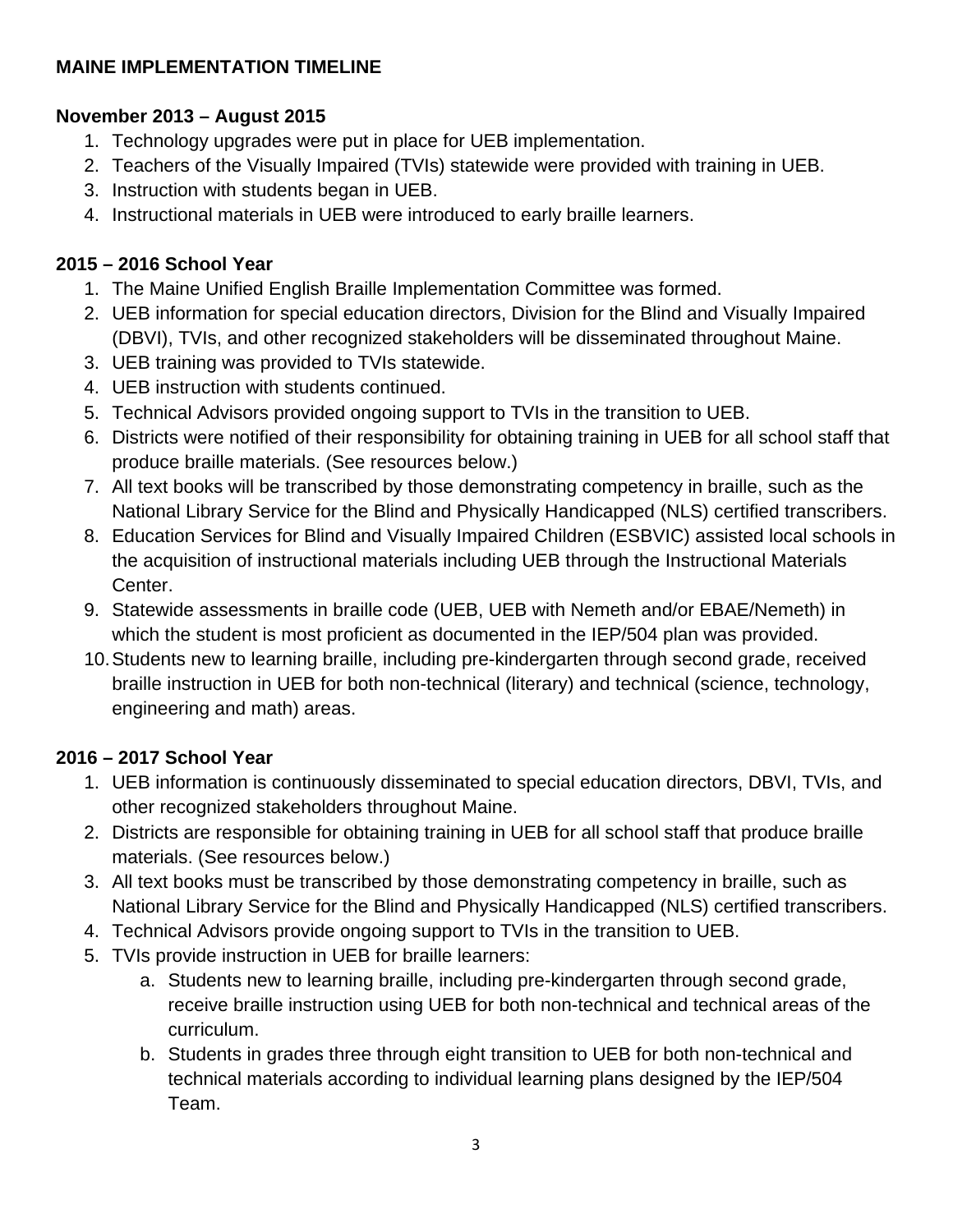- c. Students with graduation/transition dates on or before 2020 are introduced to UEB for non-technical materials. Learners within this group who have well-established skills with Nemeth code may continue to use Nemeth for technical materials and state assessments while receiving instruction in UEB for technical materials as time permits. For those continuing to use Nemeth code, instruction is provided regarding code switching which will be essential in combining UEB with Nemeth Code. The decision to transition to UEB technical materials in upper secondary grades is placed with the IEP/504 Team.
- 6. Instructional materials are available in UEB, EBAE, UEB with Nemeth and/or EBAE/Nemeth. ESBVIC assists local schools in the acquisition of instructional materials through the Instructional Materials Center.
- 7. Statewide assessments are provided in the Braille code (UEB, UEB with Nemeth and/or EBAE/Nemeth) in which the student is most proficient as documented in the IEP/504 plan.
- 8. Data collection is taken for progress monitoring of the implementation plan. The Maine UEB Implementation Committee reviews progress data, reevaluates and revises the implementation plan as needed. Data collected may include, but not be limited to, a survey of students who are braille users, TVIs, and special education directors.

### **2017 – 2018 School Year**

- 1. UEB information is continuously disseminated to special education directors, DBVI, TVIs, and other recognized stakeholders throughout Maine.
- 2. Districts are responsible for obtaining training in UEB for all school staff that produce braille materials. (See resources below.)
- 3. All text books must be transcribed by those demonstrating competency in braille, such as National Library Service for the Blind and Physically Handicapped (NLS) certified transcribers.
- 4. Technical Advisors provide ongoing support to TVIs in the transition to UEB.
- 5. TVIs provide instruction in UEB for braille learners:
	- a. Students new to learning braille, including pre-kindergarten through second grade, receive braille instruction using UEB for both non-technical and technical areas of the curriculum.
	- b. Students in grades three through nine transition to UEB for both non-technical and technical materials according to individual learning plans designed by the IEP/504 Team.
	- c. Students with graduation/transition dates on or before 2020 continue to receive braille instruction in UEB for non-technical materials. As time permits, learners within this group who have well-established skills with Nemeth code may continue to use Nemeth for technical materials and state assessments while receiving instruction in UEB for technical materials as time permits. The decision to transition to UEB technical materials in upper secondary grades is placed with the IEP/504 Team.
- 6. Instructional materials are available in UEB, EBAE, UEB with Nemeth and/or EBAE/Nemeth. ESBVIC assists local schools in the acquisition of instructional materials through the Instructional Materials Center.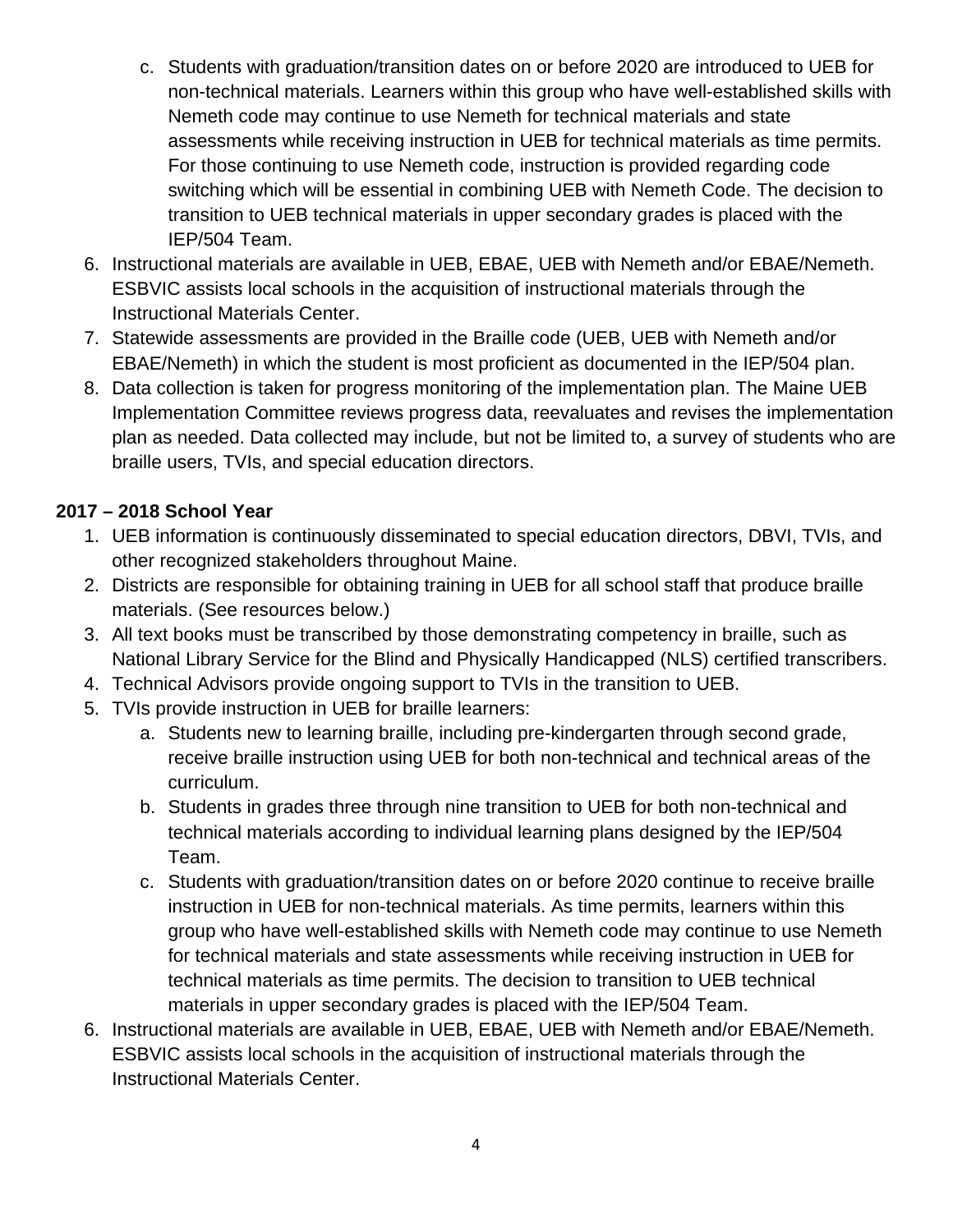- 7. Statewide assessments are provided in the braille code (UEB, UEB with Nemeth and/or EBAE/Nemeth) in which the student is most proficient as documented in the IEP/504 plan.
- 8. Data collection continues annually for progress monitoring of the implementation plan. The Maine UEB Implementation Committee will review progress data, reevaluate, and revise the implementation plan as needed. Data collected may include, but not be limited to, a survey of students who are braille users, TVIs, and special education directors.
- 9. UEB transition for non-technical materials is complete.

### **2018 – 2019 School Year**

- 1. UEB information is continuously disseminated to special education directors, DBVI, TVIs, and other recognized stakeholders throughout Maine.
- 2. Districts are responsible for obtaining training in UEB for all school staff that produce braille materials. (See resources below.)
- 3. All text books must be transcribed by those demonstrating competency in braille, such as National Library Service for the Blind and Physically Handicapped (NLS) certified transcribers.
- 4. Technical Advisors provide ongoing support to TVIs in the transition to UEB.
- 5. TVIs provide instruction in UEB for braille learners:
	- a. Students in grades ten and below receive braille instruction using UEB for both nontechnical and technical materials according to individual learning plans designed by the IEP/504 Team.
	- b. Students with graduation/transition dates on or before 2020 continue to receive braille instruction in UEB for non-technical materials. As time permits, learners within this group who have well-established skills with Nemeth code may continue to use Nemeth for technical materials and state assessments while receiving instruction in UEB for technical materials. The decision to transition to UEB technical materials in upper secondary grades is placed with the IEP/504 Team.
- 6. Instructional materials are available in UEB, EBAE, UEB with Nemeth and/or EBAE/Nemeth. ESBVIC assists local schools in the acquisition of instructional materials through the Instructional Materials Center.
- 7. Statewide assessments are provided in the braille code (UEB, UEB with Nemeth and/or EBAE/Nemeth) in which the student is most proficient as documented in the IEP/504 plan.
- 8. Data collection continues annually for progress monitoring of the implementation plan. The Maine UEB Implementation Committee will review progress data, reevaluate, and revise the implementation plan as needed. Data collected may include, but not be limited to, a survey of students who are braille users, TVIs, and special education directors.

## **2019 – 2020 School Year**

- 1. UEB information is continuously disseminated to special education directors, DBVI, TVIs, and other recognized stakeholders throughout Maine.
- 2. Districts are responsible for obtaining training in UEB for all school staff that produce braille materials. (See resources below.)
- 3. All text books must be transcribed by those demonstrating competency in braille, such as National Library Service for the Blind and Physically Handicapped (NLS) certified transcribers.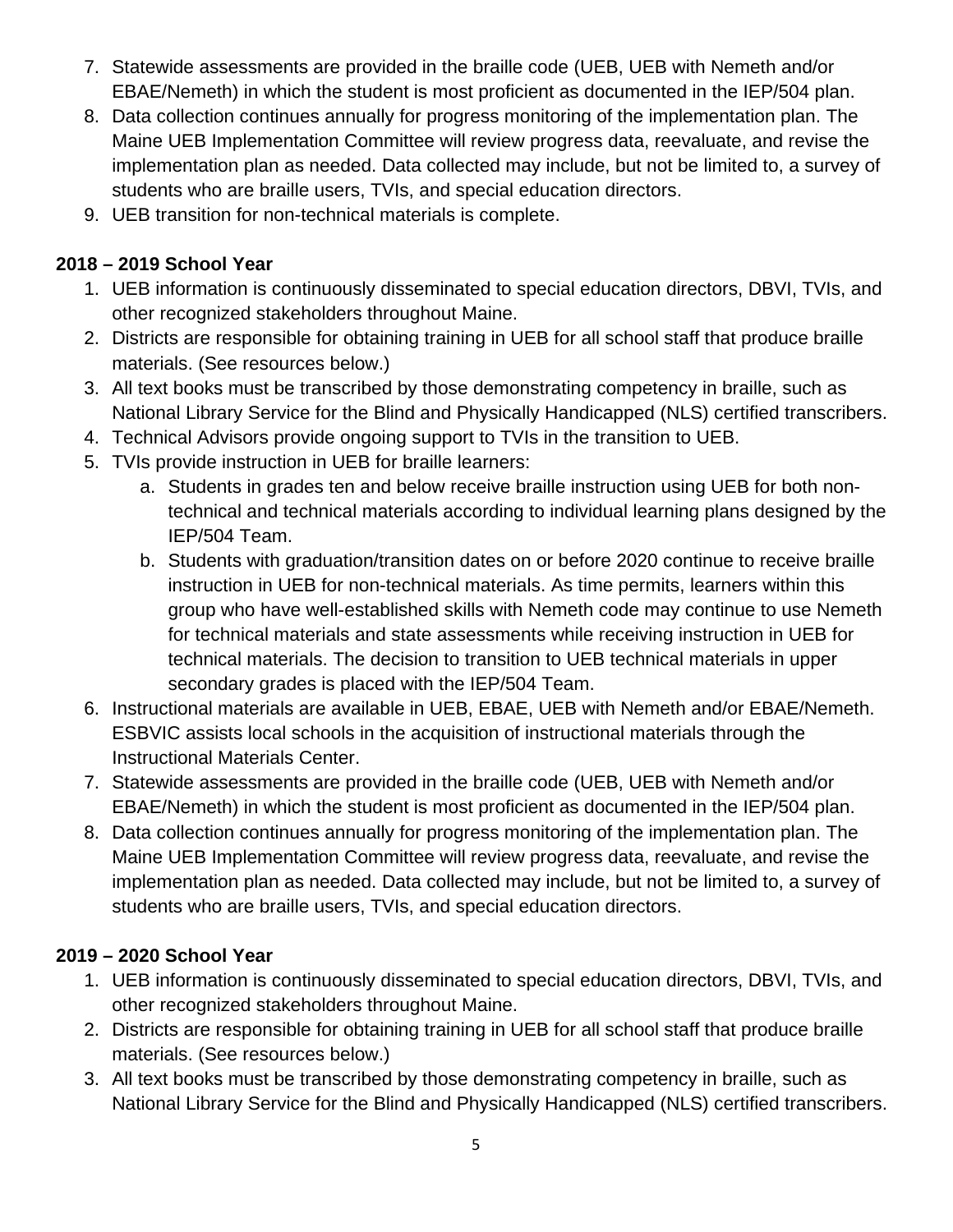- 4. Technical Advisors provide ongoing support to TVIs in the transition to UEB.
- 5. TVIs provide instruction in UEB for braille learners:
	- a. Students in grades eleven and below transition to UEB for both non-technical and technical materials according to individual learning plans designed by the IEP/504 Team.
	- b. Students with graduation/transition dates on or before 2020 continue to receive braille instruction in UEB for non-technical materials. As time permits, learners within this group who have well-established skills with Nemeth code may continue to use Nemeth for technical materials and state assessments while receiving instruction in UEB for technical materials. The decision to transition to UEB technical materials in upper secondary grades is placed with the IEP/504 Team.
- 6. Instructional materials are available in UEB and UEB with Nemeth. ESBVIC assists local schools in the acquisition of instructional materials through the Instructional Materials Center.
- 7. Statewide assessments are provided in the braille code (UEB, UEB with Nemeth and/or EBAE/Nemeth) in which the student is most proficient as documented in the IEP/504 plan.
- 8. UEB transition for technical materials is complete.
- 9. Data collection continues annually for progress monitoring of the implementation plan. The Maine UEB Implementation Committee reviews progress data, reevaluates and revises the implementation plan as needed. Data collected may include, but not be limited to, a survey of students who are braille users, TVIs, and special education directors.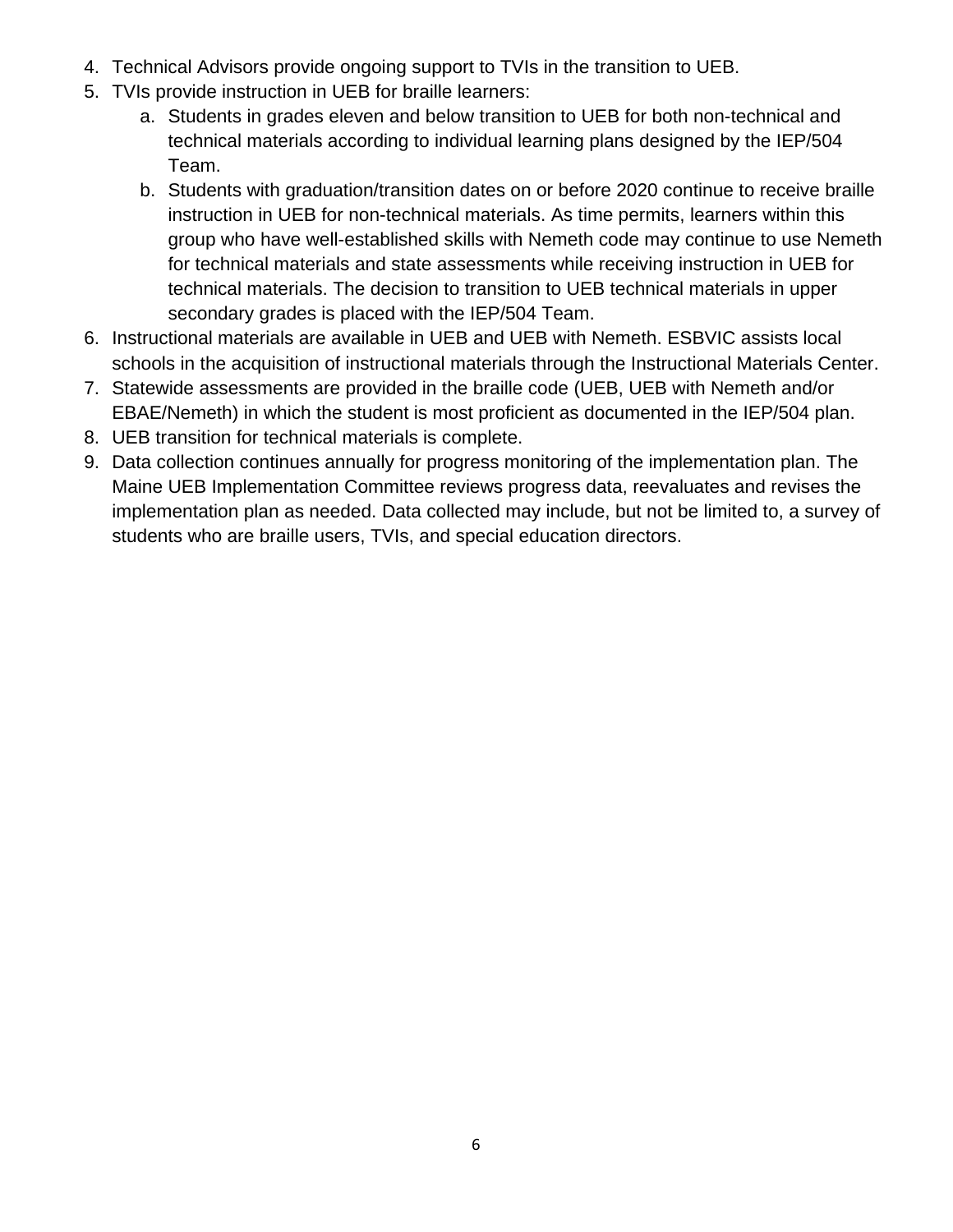### **RESOURCES FOR LEARNING THE UEB CODE**



### **<http://www.pathstoliteracy.org/>**

Specific Topics @ **[http://www.pathstoliteracy.org/blog/welcome-ueb-resources-learning-new](http://www.pathstoliteracy.org/blog/welcome-ueb-resources-learning-new-braille-code)[braille-code](http://www.pathstoliteracy.org/blog/welcome-ueb-resources-learning-new-braille-code)**

- What is UEB?
- How will the transition occur?
- Rules and Guidelines for UEB
- Overview of the rules and changes in UEB
- Charts, Cheat Sheets and Tools for Remembering Changes in UEB
- Resources for Learning UEB
- Online Classes for Adults
- Online Classes for Braille Transcribers
- Lessons for Braille Students Making the Transition from EBAE to UEB
- Webcasts and Videos about UEB
- Additional Online Resources on UEB

### *Online Courses*

- Hadley's "Introduction to UEB" and "Transitioning to UEB" courses<http://www.hadley.edu/>
- UEB Online is a training program for sighted people to learn Unified English Braille (UEB). Unified English Braille has been adopted by many countries and replaces standard English braille. This program is the first online UEB training tool. The program is suitable for classroom and specialist teachers, parents, teacher aides and other professionals supporting children and adults with vision impairment.<http://uebonline.org/>
- Unified English Braille online training by UEBOT: The course is designed for people proficient in English Braille American Edition. Individuals will be required to take an eligibility test in order to enroll in the course.<http://uebot.niu.edu/>
- Australian Braille Authority Unified English Braille Australian Training Manual is a series of lessons and practice exercises by which teachers, transcribers and parents can learn UEB. The 2014 edition is an update of the 2013 edition with some minor corrections. [http://brailleaustralia.org/unified-english-braille/unified-english-braille-australian](http://brailleaustralia.org/unified-english-braille/unified-english-braille-australian-training-manual-2013/)[training-manual-2013/](http://brailleaustralia.org/unified-english-braille/unified-english-braille-australian-training-manual-2013/)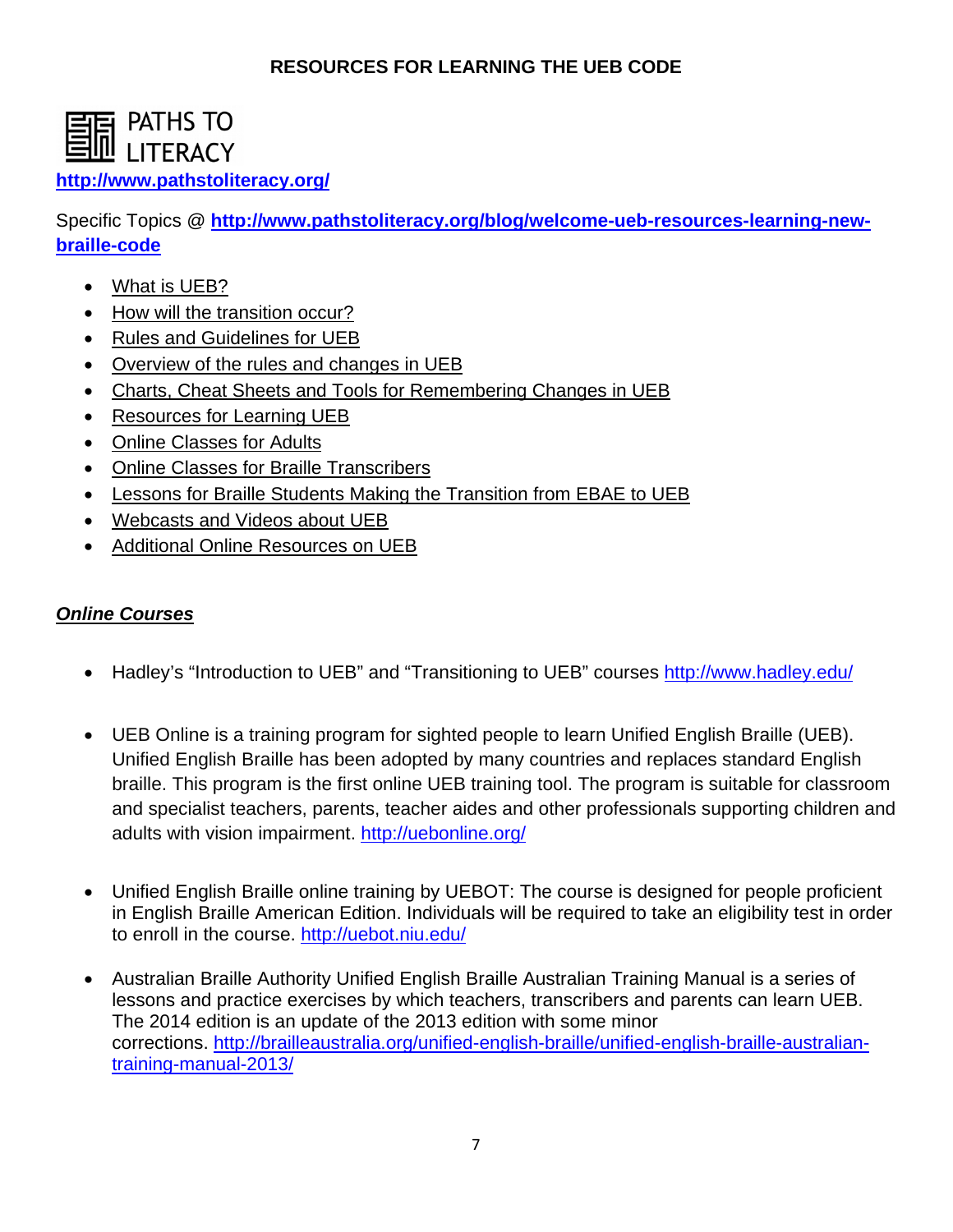### *Transcriber UEB Certification*

- FREE Braille Certification Courses (National Federation of the Blind) [https://nfb.org/braille](https://nfb.org/braille-certification)[certification](https://nfb.org/braille-certification) (under contract from the National Library Service for the Blind)<https://nfb.org/braille-transcribing>
	- o NOTE: for current transcribers and proofreaders holding Library of Congress Certification in Literary Braille, an examination leading to a Letter of Proficiency in Unified English Braille is available
- FREE online Transcriber's UEB Course<http://www.cnib.ca/en/living/braille/Pages/Transcribers-UEB-Course.aspx>

### *UEB Code Manuals*

- UEB Rulebook, Second Edition, 2013<http://www.iceb.org/ueb>
- UEB Braille Symbols And Indicators [http://www.brailleauthority.org/ueb/symbols\\_list.pdf](http://www.brailleauthority.org/ueb/symbols_list.pdf)
- UEB Guidelines for Technical Material [http://www.brailleauthority.org/ueb/Guidelines\\_for\\_Technical\\_Material\\_2008-10.pdf](http://www.brailleauthority.org/ueb/Guidelines_for_Technical_Material_2008-10.pdf)

### *Quick Reference Guides*

- Check Lists and Cheat Sheets<http://www.svrc.vic.edu.au/CS.shtml>
- "The Hitchhiker's Guide to UEB" was written for children learning UEB by New Zealand Teachers of the Blind and Visually Impaired as a quick reference tool for all those supporting children learning UEB.
	- o ELA<http://www.banzat.org.nz/documents/HHGLiterary.pdf>
	- o Math<http://www.banzat.org.nz/documents/hhgmaths.pdf>
- UEB Chart from Duxbury Quick UEB reference sheet from the makers of Duxbury Braille Translation Software [http://www.duxburysystems.com/images/ueb\\_black.pdf](http://www.duxburysystems.com/images/ueb_black.pdf)
- UEB Chart from Aroga Technologies Quick UEB reference sheet from Aroga Technologies [http://www.teachingvisuallyimpaired.com/uploads/1/4/1/2/14122361/ueb\\_braille\\_](http://www.teachingvisuallyimpaired.com/uploads/1/4/1/2/14122361/ueb_braille_chart.pdf) [chart.pdf](http://www.teachingvisuallyimpaired.com/uploads/1/4/1/2/14122361/ueb_braille_chart.pdf)
- UEB Cheat Sheet from APH Quick UEB reference sheet from APH Training<http://www.aph.org/files/atic/UEB-Cheat-Sheet-5-2012.pdf>